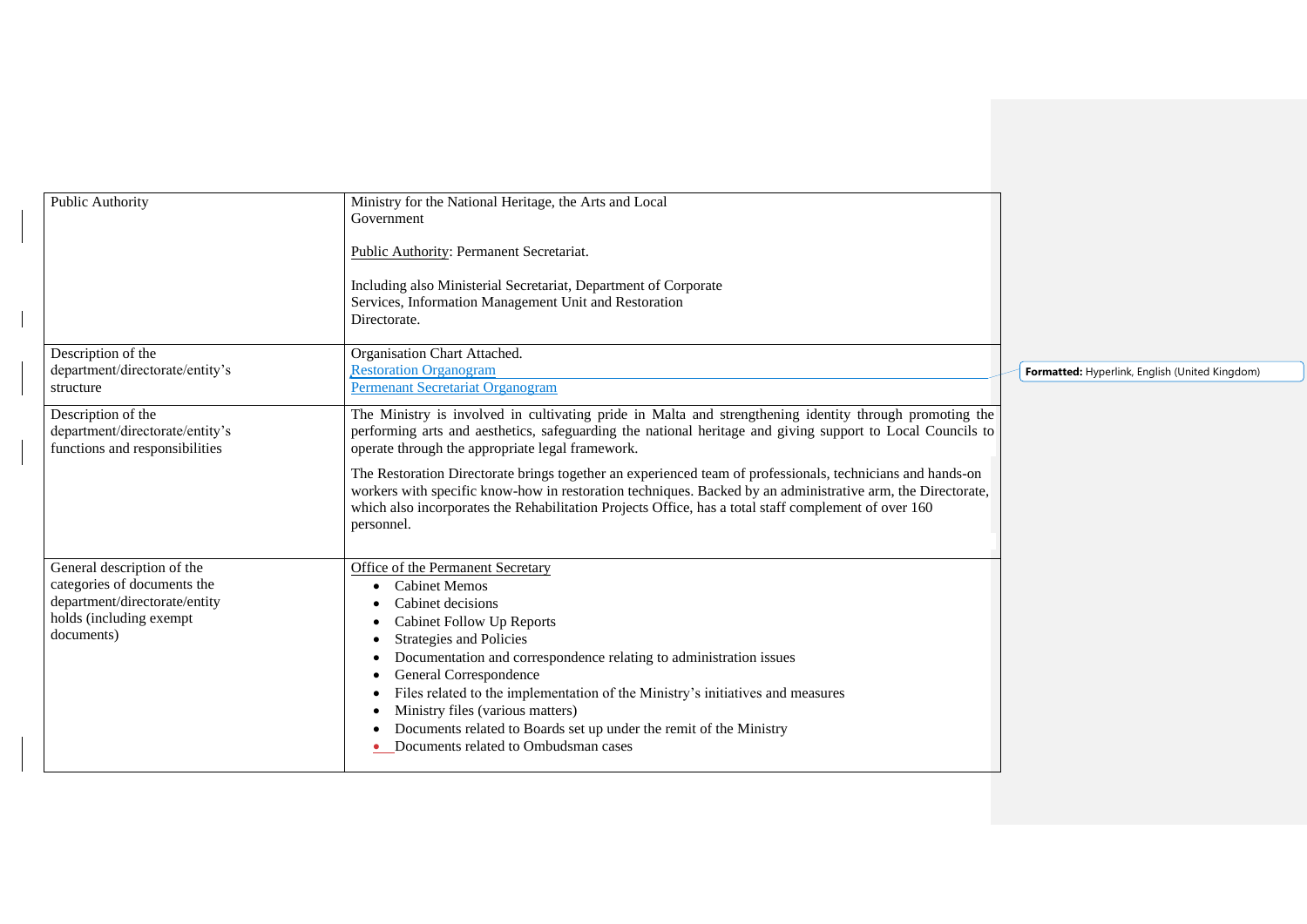| <b>Ministerial Secretariat</b>                                                |
|-------------------------------------------------------------------------------|
| <b>Parliamentary Questions</b><br>$\bullet$                                   |
| <b>Cabinet Papers</b><br>٠                                                    |
| <b>Bills</b><br>٠                                                             |
| <b>Legal Notices</b><br>٠                                                     |
| •-Press Releases                                                              |
|                                                                               |
| Directorate for Corporate Services                                            |
| • Personal Files                                                              |
| Allowances<br>٠                                                               |
| <b>Study Leave</b><br>$\bullet$                                               |
| Sponsorships<br>٠                                                             |
| <b>Calls for Applications</b><br>٠                                            |
| Work-Life Balance                                                             |
| Standard Operations Procedures (SOPs)<br>$\bullet$                            |
| <b>Employment Contracts</b><br>$\bullet$                                      |
|                                                                               |
|                                                                               |
| <b>Information Management Unit</b>                                            |
| Websites and Web<br>$\bullet$                                                 |
| Networking<br>$\bullet$                                                       |
| <b>IT Contract Management</b><br>$\bullet$                                    |
| <b>User Guides and Manuals</b><br>٠                                           |
| <b>User Rights</b><br>٠                                                       |
| New Technologies<br>٠                                                         |
| <b>Technical Support</b><br>٠                                                 |
| <b>Technical SOPs</b><br>$\bullet$                                            |
| Service Contract Management<br>٠                                              |
|                                                                               |
|                                                                               |
| <b>Restoration Directorate</b>                                                |
| HR related documents<br>$\bullet$                                             |
| <b>Restoration Work Reports</b><br>$\bullet$                                  |
| <b>Tender Documents</b><br>$\bullet$                                          |
| <b>Contracts for Works/Services</b>                                           |
| Mapping, Drawings and Photos of Restoration Directorate Projects<br>$\bullet$ |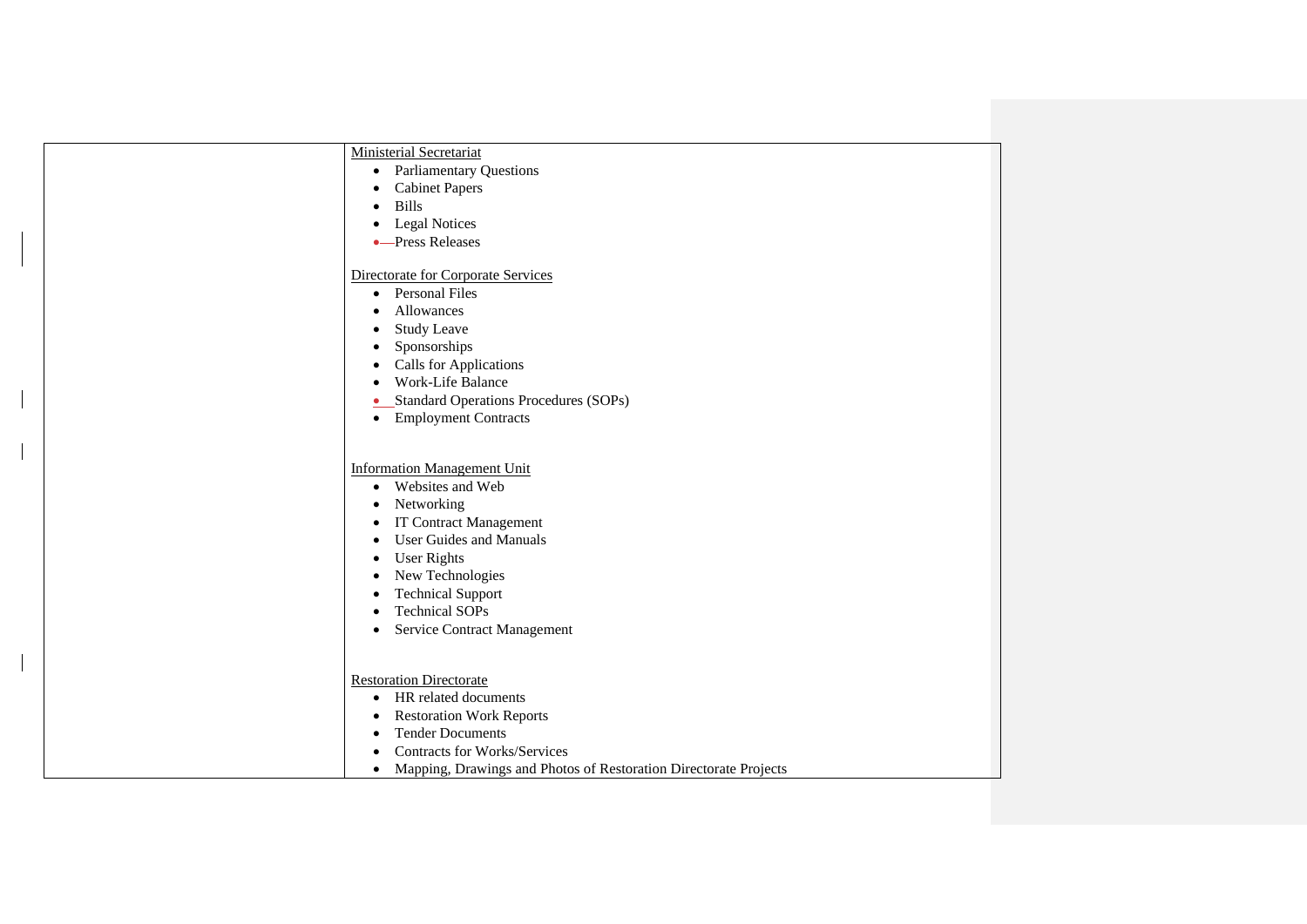|                                          | <b>Method Statements</b><br>٠<br><b>Fuel Requisition Forms</b><br>Fuel Log Books<br>Financial Records including FS3s<br>Documentation regarding Suppliers and Procurement of Supplies including quotations, Invoices,<br>Local Purchase Orders, Payment Vouchers, Bin Cards, Minutes of Meetings |
|------------------------------------------|--------------------------------------------------------------------------------------------------------------------------------------------------------------------------------------------------------------------------------------------------------------------------------------------------|
| Description of all manuals and           | Office of the Permanent Secretary                                                                                                                                                                                                                                                                |
| similar types of documents               | Memoranda and internal circular<br>$\bullet$                                                                                                                                                                                                                                                     |
| which contain policies,                  | Manuals of procedure                                                                                                                                                                                                                                                                             |
| principles, rules or guidelines          |                                                                                                                                                                                                                                                                                                  |
| in accordance with which<br>decisions or |                                                                                                                                                                                                                                                                                                  |
| recommendations are made in              | <b>Ministerial Secretariat</b><br>Guidelines                                                                                                                                                                                                                                                     |
| respect of members of the                | $\bullet$                                                                                                                                                                                                                                                                                        |
| public (including bodies                 | Department of Corporate Services                                                                                                                                                                                                                                                                 |
| corporate and employees of               | <b>PSMC</b><br>$\bullet$                                                                                                                                                                                                                                                                         |
| the public authority in their            | Manual on Special Leaves                                                                                                                                                                                                                                                                         |
| personal capacity)                       | Manual on Work-Life Balance Measures                                                                                                                                                                                                                                                             |
|                                          | Manual on Resourcing Policies and Procedures                                                                                                                                                                                                                                                     |
|                                          | Manual on Disciplinary Procedures                                                                                                                                                                                                                                                                |
|                                          | Manual on Staff Development in Public Administration                                                                                                                                                                                                                                             |
|                                          | Manual Regarding Positions of Assistant Director, Senior Manager, Manager and Assistant Manager<br>in the Public Service                                                                                                                                                                         |
|                                          | Manual on Industrial Relations and the Selection and Appointment Process under Delegated                                                                                                                                                                                                         |
|                                          | Authority in the Malta Public Service                                                                                                                                                                                                                                                            |
|                                          | <b>Manual on Allowances</b>                                                                                                                                                                                                                                                                      |
|                                          | <b>Information Management Unit</b>                                                                                                                                                                                                                                                               |
|                                          | List of Websites, Social Media Pages and Domains                                                                                                                                                                                                                                                 |
|                                          | Network Plans and Related Documents                                                                                                                                                                                                                                                              |
|                                          | Soft Copies and internal and mServices SOPs and related documents                                                                                                                                                                                                                                |
|                                          | List of IT accounts and user rights                                                                                                                                                                                                                                                              |
|                                          | ERFS and GMICT Policy related Documents                                                                                                                                                                                                                                                          |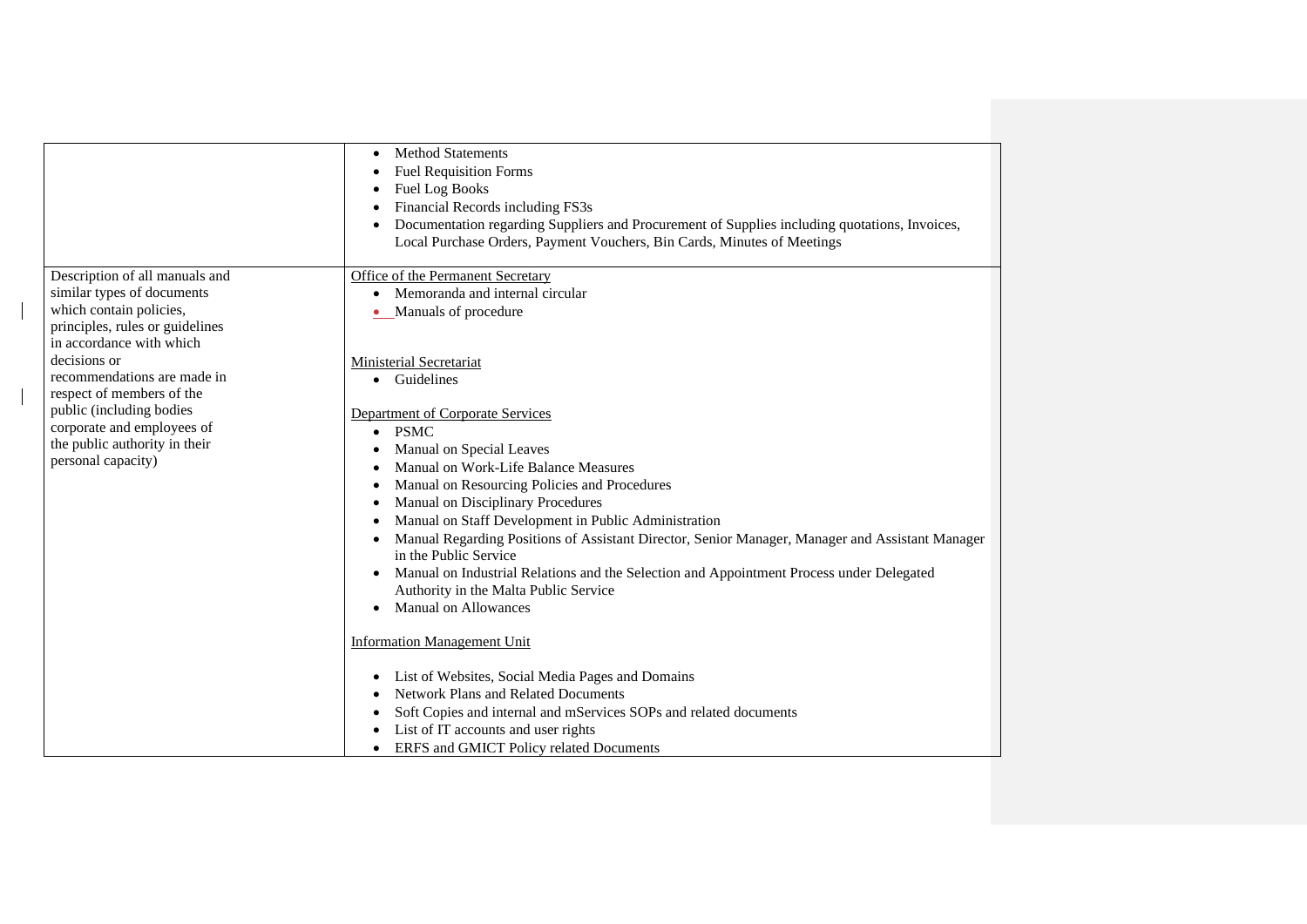|                                                                                                                                                                                                                                                                                                             | <b>Restoration Directorate</b><br><b>Public Service Management Code</b><br>$\bullet$<br><b>Manual of Allowances</b><br>Manual on Special Leaves<br>Manual on Work-Life Balance Measures<br>•-Planning-related Legislation and Policies                                                                                                                                                                                                                                                                                                                                                                                                                                                                                                                                                                                                                                                                                                                                                                                                                                                                                                                                                                                                                                                                                                                                                                                                                                                                                                                                                                                                                                                                      |
|-------------------------------------------------------------------------------------------------------------------------------------------------------------------------------------------------------------------------------------------------------------------------------------------------------------|-------------------------------------------------------------------------------------------------------------------------------------------------------------------------------------------------------------------------------------------------------------------------------------------------------------------------------------------------------------------------------------------------------------------------------------------------------------------------------------------------------------------------------------------------------------------------------------------------------------------------------------------------------------------------------------------------------------------------------------------------------------------------------------------------------------------------------------------------------------------------------------------------------------------------------------------------------------------------------------------------------------------------------------------------------------------------------------------------------------------------------------------------------------------------------------------------------------------------------------------------------------------------------------------------------------------------------------------------------------------------------------------------------------------------------------------------------------------------------------------------------------------------------------------------------------------------------------------------------------------------------------------------------------------------------------------------------------|
| Statement of the information<br>that needs to be available to<br>members of the public who<br>wish to obtain access to<br>official documents from the<br>public authority, which<br>statement shall include<br>particulars of the officer or<br>officers to whom requests for<br>such access should be sent | FOI Officer<br>Ministry for the National Heritage, the Arts and Local Government,<br>35 Old Bakery Street, Valletta<br>foi.mhal@gov.mt<br>20959884                                                                                                                                                                                                                                                                                                                                                                                                                                                                                                                                                                                                                                                                                                                                                                                                                                                                                                                                                                                                                                                                                                                                                                                                                                                                                                                                                                                                                                                                                                                                                          |
| Details of Internal Complaints<br>Procedure                                                                                                                                                                                                                                                                 | An applicant whose request for information is refused, or who is otherwise not satisfied with the information<br>provided, its format or the extension of the deadline for the submission of the notification indicating whether<br>a request would be met or not, may address a complaint to the Permanent Secretariat MHAL. Complaints<br>may be submitted from the FOI portal www.foi.gov.mt via E-ID or through the online form; or by email. The<br>complaint should be addressed to the Public Authority's FOI Officer, who shall bring the complaint to the<br>attention of the officer responsible 1. The officer responsible shall reply to the applicant within 10 working<br>days from the receipt of the complaint. The applicant shall also be informed that he or she may appeal the<br>decision or otherwise address a complaint to the Information and Data Protection Commissioner in<br>accordance with the Freedom of Information Act (Cap. 496 of the Laws of Malta). The officer responsible<br>shall inform the applicant of the decision taken with respect to his or her complaint, and in the event of<br>confirmation of a decision not to release the pertinent information, shall explain the reasons thereof.<br>Whenever the applicant's complaint is related to the format of the information provided or to an extension of<br>the deadline for the submission of the notification indicating whether a request would be met or not by the<br>Public Authority and the original decision is upheld, the applicant shall be given an explanation as to why his<br>or her complaint cannot be positively addressed. An applicant may also make use of the Internal Complaints |